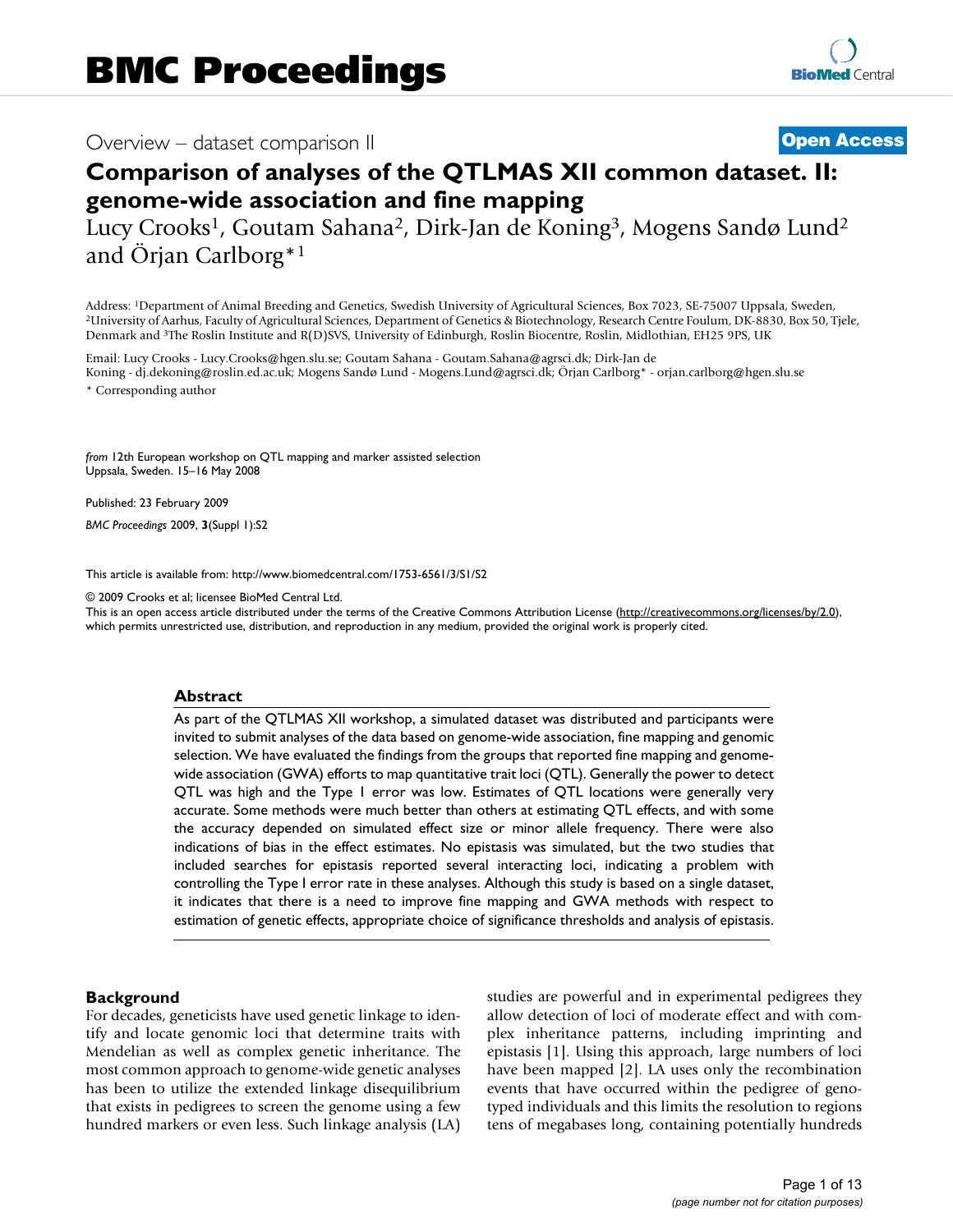of genes. New molecular methods now allow cost-efficient genotyping of several hundred thousand genetic markers, making it possible to increase resolution by using the short-range linkage disequilibrium (LD) in general populations regardless of the pedigree structure. This LD mapping approach has been coined genome-wide association (GWA) when applied to whole-genome scans and has revolutionized the field of complex trait genetics in human populations [3]. It also opens up new opportunities for high resolution mapping in animal populations [4]. Pedigree-based association methods that attempt to take into account the general relationships between related individuals have also been developed. GWA is considered to be more powerful than LA for detecting the effects of common alleles with small effects but is less powerful when traits have a complex genetic determination, including epistasis. A relatively recent proposal is to combine elements of both LA and LD mapping into one analysis, known as LDLA (combined linkage disequilibrium and linkage analysis) [5]. An alternative to classical statistical approaches is a Bayesian analysis, which has the advantage that determining the number of QTL that should be modelled can form an integral part of the process and effects of all QTL can be estimated simultaneously [6].

The purpose of distributing a common dataset to participants of the QTLMAS XII workshop was to evaluate current and new methods for QTL analysis and genomic selection by their performance on the same data. The distributed dataset included dense marker genotypes of individuals in a deep pedigree. Here, we summarise and assess the six studies that focused on QTL mapping [7-12]. Our aim was to identify the strengths and weaknesses of the different methods and try to draw more general conclusions about the types of approach that perform best, as well as highlighting areas that need more research. The results from the studies relating to genomic selection are evaluated in the second summary paper of this supplement [13].

## *The dataset*

The data available for fine-mapping and genome-wide association analyses consisted of a simulated four-generation pedigree of 4,665 individuals [13]. Phased biallelic marker genotypes were given at 0.1 cM intervals for six chromosomes, each 100 cM long. Hence, chromosomewide haplotypes containing 1,000 markers per chromosome were given. Fifty biallelic QTL with additive effects were simulated. Details of these QTL are given in Table 1 and their genomic locations are illustrated in Figure 1. For six QTL, the location was pre-defined and their effects were chosen so that the QTL explained a fixed proportion of the genetic variance. The genetic variance for each QTL was calculated as  $2p(1 - p)\alpha^2$ , where p is the minor allele

frequency in the four generations and  $\alpha$  is the average effect of allelic substitution (average change in genotypic value when one allele is randomly substituted for the other, which we calculated from the data using the formula in [14]). The locations and effects of the remaining QTLs were randomly sampled. A normally distributed error term was added to the genetic value for each individual to give a genetic variance of 0.3 times the phenotypic variance. No QTL were simulated on chromosome 6, making it a control for false positives. The number of QTL simulated on chromosomes 1–5 was 10, 13, 6, 10 and 11, respectively. None of the QTL was located at a marker position and therefore the QTL genotypes were unknown to the participants. The average effect of allelic substitution for the QTL varied from <0.01 to 0.75. One QTL was, by chance, fixed in the base population; the minor allele frequencies of the other QTLs ranged from 0.04 to 0.47.

# *Description of studies and treatment of results*

Descriptions of the methods used to produce the results that we compared are given in Table 2, along with the notation that we will use to refer to each study. All of the studies described more than one analysis. Mostly, one analysis was clearly preferred or a final set of results was given and these were used in our comparison. Two studies did not give a clear preference for one method and we chose results based on their comments. From LDLA1, we took the positions and effects from the multiple regression that were located in regions found by LDLA and 23.2 cM on chromosome 1, which was found only by LDLA. Two methods were used in LDHap: a haplotype method called Blossoc and single marker association. Each was applied to both the raw data and the data pre-corrected for pedigree, sex and generation. The results from Blossoc did not include estimates of QTL effects. For our comparison, we took the positions identified by Blossoc with pre-corrected data and 13.3 cM on chromosome 3, which was close to the chosen significance threshold for Blossoc with pre-corrected data, detected by Blossoc with raw data and by single marker association with both raw and pre-corrected data. For the estimates of QTL effects, we took the values from single marker association with pre-corrected data that corresponded to these positions.

Three of the studies aimed to identify and estimate the genetic effects of as many simulated QTL as possible, whilst controlling the Type I (false positive) error rate. The methods used included Bayesian linkage analysis (LABayes), multiple regression LD analysis (LDmulti) and an LD approach that scores the clustering of phenotype with reconstructed phylogeny (LDHap). The remaining three studies had slightly different goals. Two aimed to find the most important QTL efficiently with a reduced analytic effort. A selective genotyping strategy was explored in LDLA1, choosing which markers to include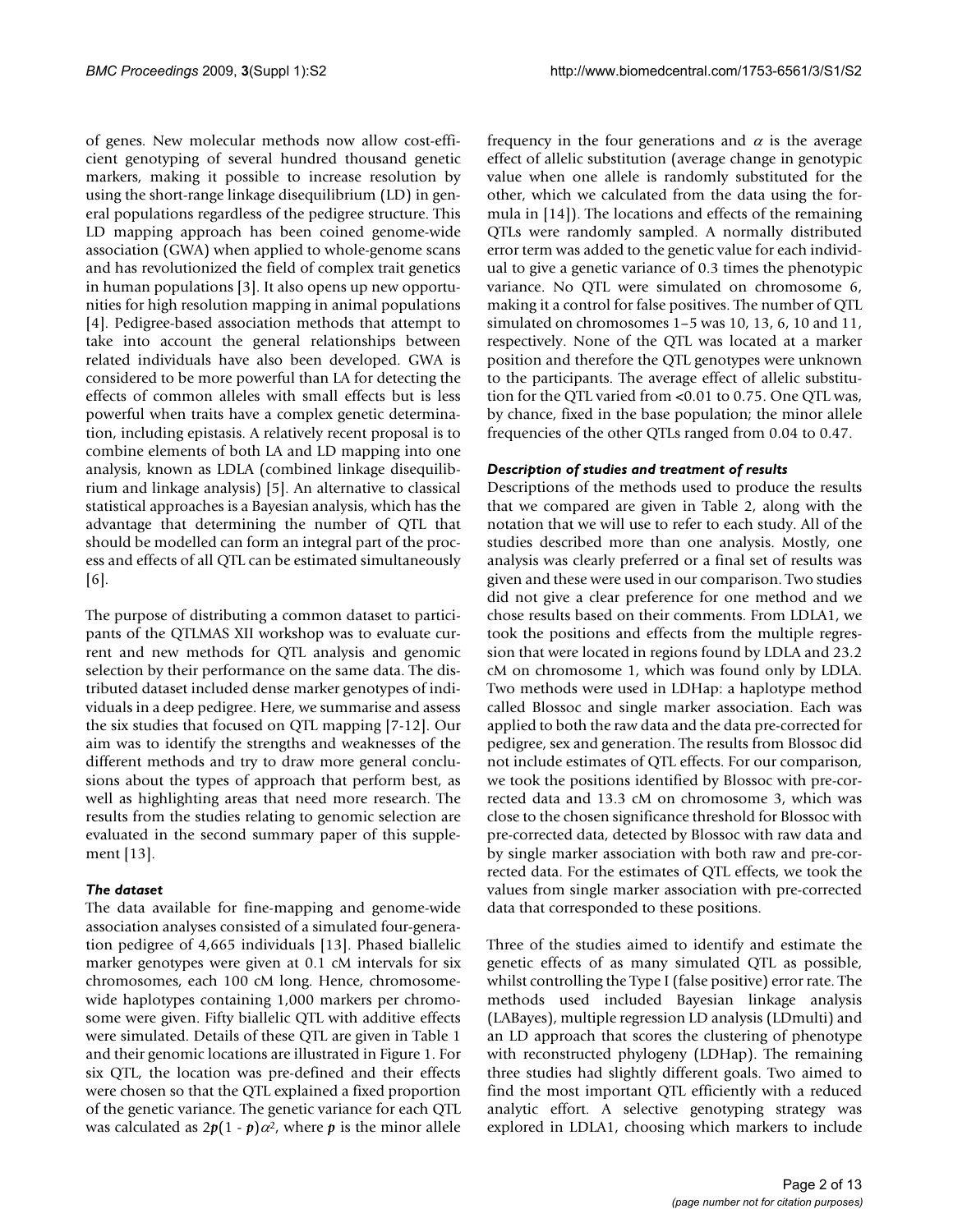| Table 1: Simulated QTL. |
|-------------------------|
|-------------------------|

|                  |                         | Name <sup>a</sup> Chr <sup>b</sup> Location (cM) | <b>Effect<sup>c</sup></b> | Minor allele<br>frequency | <b>Genetic variance</b> | % of phenotypic<br>variance explained | <b>Estimated effect in</b><br>multiple regression |  |  |
|------------------|-------------------------|--------------------------------------------------|---------------------------|---------------------------|-------------------------|---------------------------------------|---------------------------------------------------|--|--|
| MI               | I                       | 20.00                                            | 0.62                      | 0.28                      | 0.15                    | 3.50                                  | 0.61                                              |  |  |
| SI.              | L                       | 31.87                                            | 0.01                      | 0.44                      | 0.00                    | 0.00                                  | 0.06                                              |  |  |
| S <sub>2</sub>   | I                       | 33.16                                            | 0.00                      | 0.30                      | 0.00                    | 0.00                                  | 0.04                                              |  |  |
| M <sub>2</sub>   | L                       | 40.00                                            | 0.56                      | 0.07                      | 0.04                    | 0.91                                  | 0.62                                              |  |  |
| S3               | L                       | 50.37                                            | 0.06                      | 0.46                      | 0.00                    | 0.04                                  | 0.08                                              |  |  |
| S4               | I                       | 52.50                                            | 0.05                      | 0.40                      | 0.00                    | 0.03                                  | 0.07                                              |  |  |
| S5               | L                       | 62.21                                            | 0.00                      | 0.29                      | 0.00                    | 0.00                                  | 0.02                                              |  |  |
| M <sub>3</sub>   | L                       | 77.23                                            | 0.37                      | 0.29                      | 0.06                    | 1.29                                  | 0.42                                              |  |  |
| S6               | L                       | 86.68                                            | 0.01                      | 0.30                      | 0.00                    | 0.00                                  | 0.09                                              |  |  |
| S7               | T                       | 93.99                                            | 0.01                      | 0.47                      | 0.00                    | 0.00                                  | 0.01                                              |  |  |
| S8               | $\overline{\mathbf{c}}$ | 2.25                                             | 0.01                      | 0.39                      | 0.00                    | 0.00                                  | 0.06                                              |  |  |
| S9               | $\overline{a}$          | 6.52                                             | 0.07                      | 0.38                      | 0.00                    | 0.06                                  | 0.09                                              |  |  |
| M4               | $\mathbf{2}$            | 27.41                                            | 0.35                      | 0.44                      | 0.06                    | 1.38                                  | 0.44                                              |  |  |
| M5               | $\overline{\mathbf{c}}$ | 30.00                                            | 0.33                      | 0.21                      | 0.04                    | 0.82                                  | 0.25                                              |  |  |
| SI0              | $\mathbf{2}$            | 32.49                                            | 0.04                      | 0.41                      | 0.00                    | 0.02                                  | 0.07                                              |  |  |
| <b>SII</b>       | $\mathbf{2}$            | 45.71                                            | 0.01                      | 0.09                      | 0.00                    | 0.00                                  | 0.07                                              |  |  |
| S12              | $\mathbf{2}$            | 48.22                                            | 0.04                      | 0.08                      | 0.00                    | 0.01                                  | 0.06                                              |  |  |
| M <sub>6</sub>   | $\overline{2}$          | 48.62                                            | 0.37                      | 0.40                      | 0.07                    | 1.50                                  | 0.39                                              |  |  |
| M7               | $\mathbf{2}$            | 74.91                                            | 0.50                      | 0.18                      | 0.07                    | 1.63                                  | 0.46                                              |  |  |
| S13              | $\mathbf{2}$            | 89.04                                            | 0.12                      | 0.22                      | 0.01                    | 0.12                                  | 0.15                                              |  |  |
| S14              | $\mathbf{2}$            | 93.54                                            | 0.25                      | 0.32                      | 0.03                    | 0.61                                  | 0.22                                              |  |  |
| S15              | $\overline{2}$          | 95.66                                            | 0.02                      | 0.29                      | 0.00                    | 0.01                                  | 0.12                                              |  |  |
| <b>SI6</b>       | $\mathbf{2}$            | 97.83                                            | 0.13                      | 0.41                      | 0.01                    | 0.19                                  | 0.14                                              |  |  |
| SI <sub>7</sub>  | 3                       | 0.70                                             | 0.03                      | 0.00                      | 0.00                    | 0.00                                  | $\mathsf d$                                       |  |  |
| <b>SI8</b>       | 3                       | 7.89                                             | 0.01                      | 0.46                      | 0.00                    | 0.00                                  | 0.04                                              |  |  |
| M8               | 3                       | 14.91                                            | 0.30                      | 0.40                      | 0.04                    | 0.98                                  | 0.27                                              |  |  |
| S19              | 3                       | 21.07                                            | 0.02                      | 0.26                      | 0.00                    | 0.00                                  | 0.00                                              |  |  |
| <b>S20</b>       | 3                       | 29.81                                            | 0.07                      | 0.29                      | 0.00                    | 0.04                                  | 0.05                                              |  |  |
| M9               | 3                       | 60.00                                            | 0.68                      | 0.07                      | 0.06                    | 1.29                                  | 0.70                                              |  |  |
| M10              | 4                       | 3.21                                             | 0.61                      | 0.39                      | 0.18                    | 4.01                                  | 0.64                                              |  |  |
| S21              | 4                       | 3.44                                             | 0.08                      | 0.32                      | 0.00                    | 0.06                                  | 0.10                                              |  |  |
| S <sub>22</sub>  | 4                       | 3.88                                             | 0.02                      | 0.23                      | 0.00                    | 0.00                                  | 0.02                                              |  |  |
|                  | 4                       | 10.00                                            | 0.01                      | 0.04                      | 0.00                    | 0.00                                  | 0.06                                              |  |  |
| S <sub>2</sub> 3 |                         |                                                  |                           |                           |                         |                                       |                                                   |  |  |
| S <sub>24</sub>  | 4                       | 16.35                                            | 0.00                      | 0.36                      | 0.00                    | 0.00                                  | 0.11                                              |  |  |
| <b>S25</b>       | 4<br>4                  | 19.84                                            | 0.07                      | 0.47                      | 0.00                    | 0.05                                  | 0.10                                              |  |  |
| MII              |                         | 36.93                                            | 0.34                      | 0.24                      | 0.04                    | 0.95                                  | 0.37                                              |  |  |
| \$26             | 4                       | 69.56                                            | 0.00                      | 0.08                      | 0.00                    | 0.00                                  | 0.01                                              |  |  |
| M12              | 4                       | 76.06                                            | 0.58                      | 0.41                      | 0.16                    | 3.70                                  | 0.58                                              |  |  |
| M13              | 4                       | 96.49                                            | 0.29                      | 0.19                      | 0.03                    | 0.59                                  | 0.38                                              |  |  |
| M14              | 5                       | 5.15                                             | 0.18                      | 0.21                      | 0.01                    | 0.24                                  | 0.25                                              |  |  |
| <b>S27</b>       | 5                       | 12.98                                            | 0.09                      | 0.44                      | 0.00                    | 0.10                                  | 0.09                                              |  |  |
| <b>S28</b>       | 5                       | 28.64                                            | 0.00                      | 0.13                      | 0.00                    | 0.00                                  | 0.05                                              |  |  |
| S <sub>29</sub>  | 5                       | 68.39                                            | 0.12                      | 0.44                      | 0.01                    | 0.15                                  | 0.17                                              |  |  |
| S30              | 5                       | 68.48                                            | 0.00                      | 0.43                      | 0.00                    | 0.00                                  | 0.02                                              |  |  |
| S31              | 5                       | 72.54                                            | 0.00                      | 0.12                      | 0.00                    | 0.00                                  | 0.06                                              |  |  |
| <b>S32</b>       | 5                       | 77.02                                            | 0.13                      | 0.25                      | 0.01                    | 0.14                                  | 0.15                                              |  |  |
| <b>S33</b>       | 5                       | 80.00                                            | 0.08                      | 0.11                      | 0.00                    | 0.03                                  | 0.05                                              |  |  |
| S34              | 5                       | 82.14                                            | 0.01                      | 0.36                      | 0.00                    | 0.00                                  | 0.08                                              |  |  |
| M15              | 5                       | 93.50                                            | 0.75                      | 0.26                      | 0.22                    | 4.97                                  | 0.75                                              |  |  |
| <b>S35</b>       | 5                       | 98.32                                            | 0.01                      | 0.45                      | 0.00                    | 0.00                                  | 0.02                                              |  |  |

aQTL labelled M are major QTL, known to be detectable in this dataset based on the results from our multiple regression. QTL labelled S are secondary QTL that were not detected, with the significance threshold used, in our multiple regression. <sup>b</sup>Chromosome. <sup>c</sup>Average effect of allelic substitution (absolute value). <sup>d</sup>Could not be estimated because the QTL was fixed in the population.

based on allele frequency differences between individuals with high and low phenotypic values. A limit of two QTL per chromosome was applied in LDLA2 and only marker data from the last two generations of the pedigree was used. LDLA1 used LDLA in combination with multiple regression LD analysis and LDLA2 applied LDLA and LD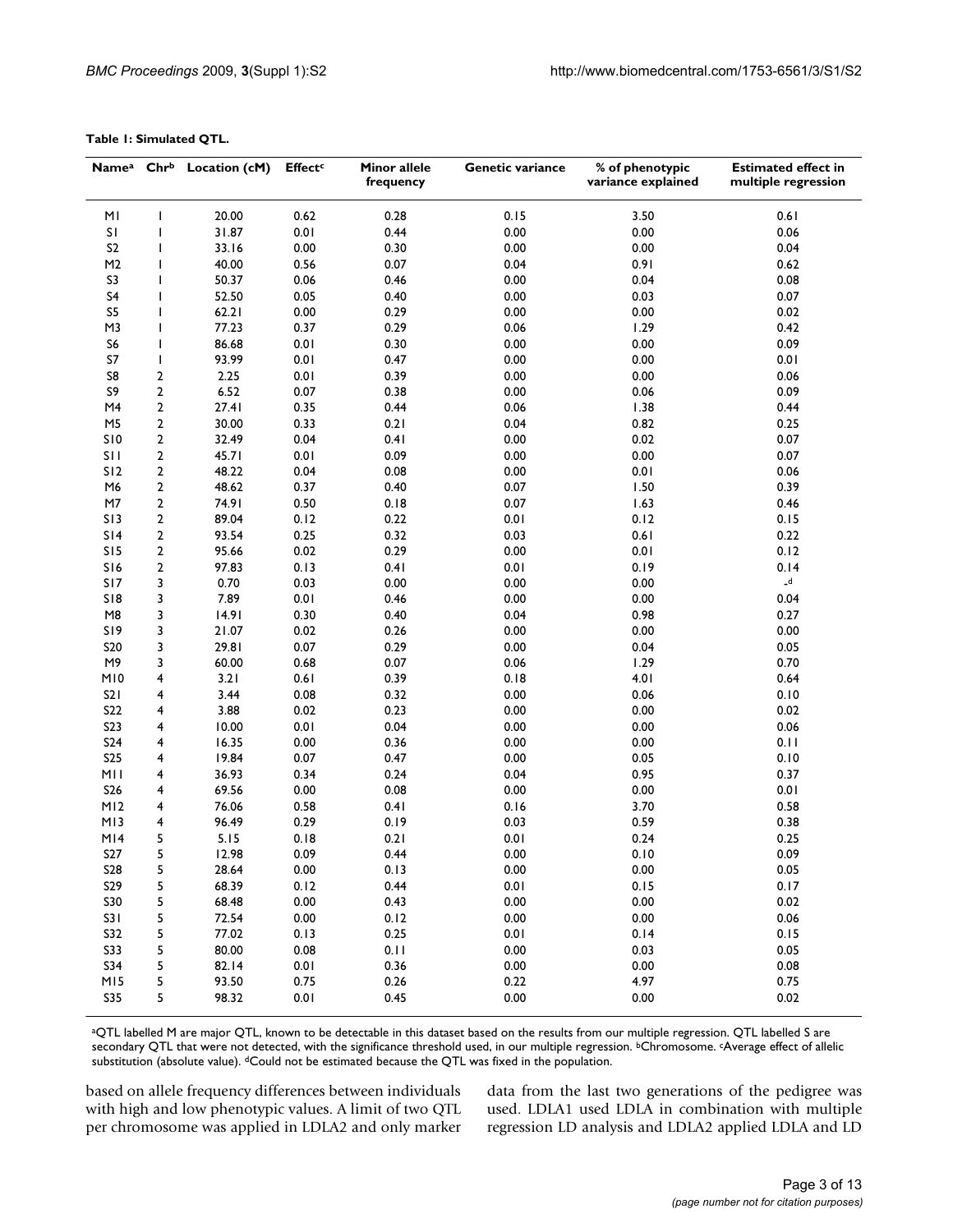

**Chromosomal positions of simulated QTL**. Each simulated chromosome (Chr) is 100 cM long. QTL are indicated on the right-hand side of each chromosome and their position in cM on the left-hand side. No QTL were simulated on chromosome 6.

analysis only to the most significant region per chromosome identified by linkage analysis. The last study (LDBayes) came from a genomic selection perspective, directed at finding all potential QTL, and did not aim to control the type 1 error rate. In order to make a more equivalent comparison with the other studies, we only included the positions from LDBayes with the largest estimated effects (see below for more details). Genetic effects in LDBayes were estimated with a Bayesian LD analysis.

## **Methods**

#### *Assessment of QTL detectability*

Because the dataset is the result of a single simulation, detection of QTL may be limited by the minor allele frequencies generated in that simulation. Detectability will also depend on the size of the QTL effect and be affected by the population size. Therefore, to determine which QTL are potentially detectable in this dataset, we fit a multiple regression with all 50 QTL genotypes. Our rationale was that QTL that could not be identified when the correct genetic model was used, could not be correctly identified by the participants. The purpose of fitting a multiple regression was to exclude spurious effects due to linkage with another QTL of large effect, which might have been found in single locus analyses. We used the following linear model of purely additive effects.

$$
\gamma = \mu + X\alpha + e,
$$

where  $\gamma$  is the vector of phenotypes,  $\mu$  is the population mean, *X* is a 50-column matrix of indicator variables for the genotype of each QTL,  $\alpha$  is a vector of average effects of allelic substitution for the QTL and *e* is a vector of normally distributed error terms. The indicator variables were set to -1, 0 and 1 for QTL genotypes 11, 12 and 22, respectively. We declared a QTL significant if the *p*-value for a *t*test of the estimated effect was  $<8 \times 10^{-6}$ , which is a Bonferroni correction for an overall significance level of 0.05 with 6,000 tests. Although the Bonferroni correction is conservative, the next smallest *p*-value was  $3 \times 10^{-4}$ , so only a much more lenient threshold would have resulted in more QTL found, and the relevant QTL was not reported by any of the studies. The significance thresholds used in each of the studies are given in Table 3. To gain an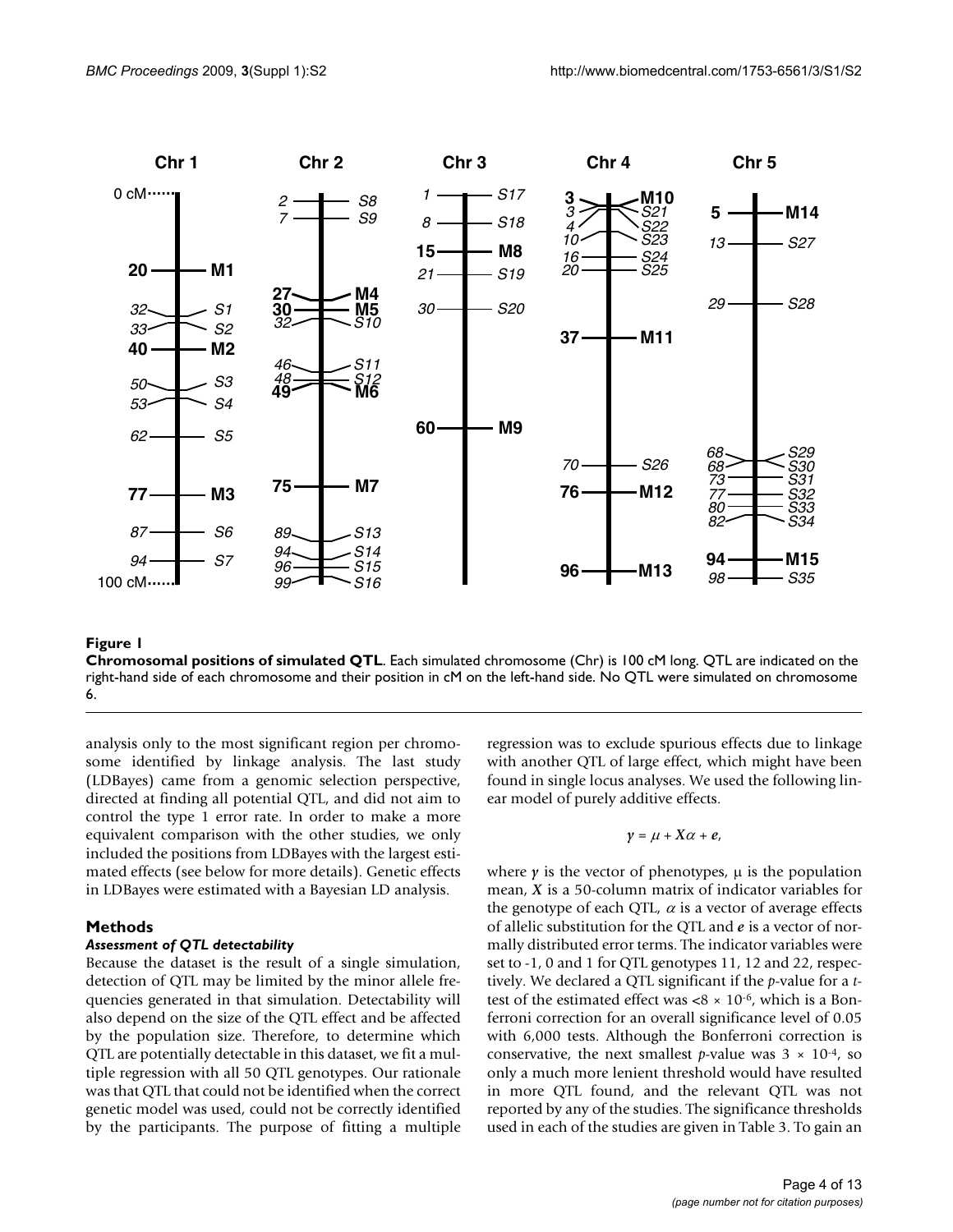| <b>Study</b>         | Type Loci   |          | Type of locia                | Loci effects                                | <b>Additional effects</b>                             | Model                                                 | <b>Comments</b>                                                                                                  |  |  |  |
|----------------------|-------------|----------|------------------------------|---------------------------------------------|-------------------------------------------------------|-------------------------------------------------------|------------------------------------------------------------------------------------------------------------------|--|--|--|
| LABayes [7]          | LA          | multiple | multi-marker <sup>b</sup>    | fixed, additive                             | $sex + generation$                                    | Bayesian                                              | only every tenth marker<br>used                                                                                  |  |  |  |
| LDBayes [8]          | LD          | multiple | single marker                | random, additive                            |                                                       | Bayesian                                              |                                                                                                                  |  |  |  |
| LDLAI <sup>[9]</sup> | LD          | multiple | single marker                | fixed, additive<br>+dominance               | polygenic                                             | mixed model,<br>REML <sup>c</sup> and FS <sup>d</sup> | markers selected by allele<br>frequency difference in<br>high/low offspring per sire                             |  |  |  |
|                      | LDLA        | single   | haplotype (2)                | random, additive                            | polygenic                                             | variance<br>component, REML                           | markers selected by allele<br>frequency difference in<br>high/low offspring per sire                             |  |  |  |
| LDmulti [10]         | LD          | multiple | single marker                | fixed, additive<br>+dominance<br>+epistasis | pre-correction for<br>polygenic + sex +<br>generation | linear regression,<br>least squares and<br>FS         | mixed model, REML used<br>for pre-correction                                                                     |  |  |  |
| LDHap [11]           | LD          | single   | haplotype (10 <sup>e</sup> ) | fixed, additive                             | pre-correction for<br>polygenic + sex +<br>generation | phylogeny building,<br>cluster analysisf              | mixed model, ML <sup>g</sup> for pre-<br>correction, maximum in 10<br>cM interval                                |  |  |  |
|                      | LD          | single   | single marker                | fixed, additive                             | polygenic + sex +<br>generation                       | mixed model, ML                                       | maximum in 5 cM interval.<br>explored epistasis                                                                  |  |  |  |
| LDLA2 [12]           | LA          | two      | single marker                | random, additive                            | polygenic                                             | variance<br>component, REML                           | only marker data from last<br>two generations used                                                               |  |  |  |
|                      | <b>LDLA</b> | single   | haplotype (10)               | random, additive                            | polygenic                                             | variance<br>component, REML                           | only marker data from last<br>two generations used, only<br>on most significant region<br>per chromosome from LA |  |  |  |
|                      | LD          | single   | haplotype (3)                | random, additive                            | polygenic                                             | variance<br>component, REML                           | only marker data from last<br>two generations used, only<br>on most significant region<br>per chromosome from LA |  |  |  |

#### **Table 2: Summary of studies.**

aIn brackets is the number of markers in a haplotype. **Probability of QTL** genotype is conditional on all marker data (at reduced 1 cM density) for the chromosome. cRestricted maximum likelihood. dForward selection. eAt least 10 markers used. f Using Blossoc [16]. gMaximum likelihood.

understanding of which QTL were detected by each study, we also carried out individual regressions on QTL genotype.

#### *Criteria for detection of a simulated QTL*

We will refer to the QTL that were detected by our multiple regression model as M-QTL (for major QTL) and the remaining QTL as S-QTL (for secondary QTL). Participants were considered to have correctly identified a QTL if they reported a position within 5 cM either side of an M-QTL. If a reported QTL was within 5 cM of more than one M-QTL, we treated this as detection of the M-QTL that was closest. If more than one QTL was reported within 5 cM of an M-QTL, we took the closest reported QTL as the estimate of the M-QTL and treated the others as false positives. Other reported QTL, including those close to S-QTL, with two exceptions described in the results, were treated as false positives. To select which positions should be included from LDBayes, we first ranked them by estimated effect size. We then chose a cut-off such that 10 M-QTL were detected.

#### *Measures for comparing the reported results*

The results of the participants were compared in several ways. First we determined how many M-QTL were detected and the number of false positives. Second, we looked at accuracy in estimates of QTL position, by calculating the absolute difference between the reported and simulated position. For LABayes we took the mode of each identified region as the estimate of QTL position. Third, we considered accuracy in estimates of effect size. We determined the magnitude of the difference between the estimated and simulated effect as a percentage of the simulated effect. Most of the studies reported an estimate of the additive effect. For LDLA1 and LDmulti, we took half the difference in genotypic value between the 11 and 22 genotypes as the estimate of effect size. For the simu-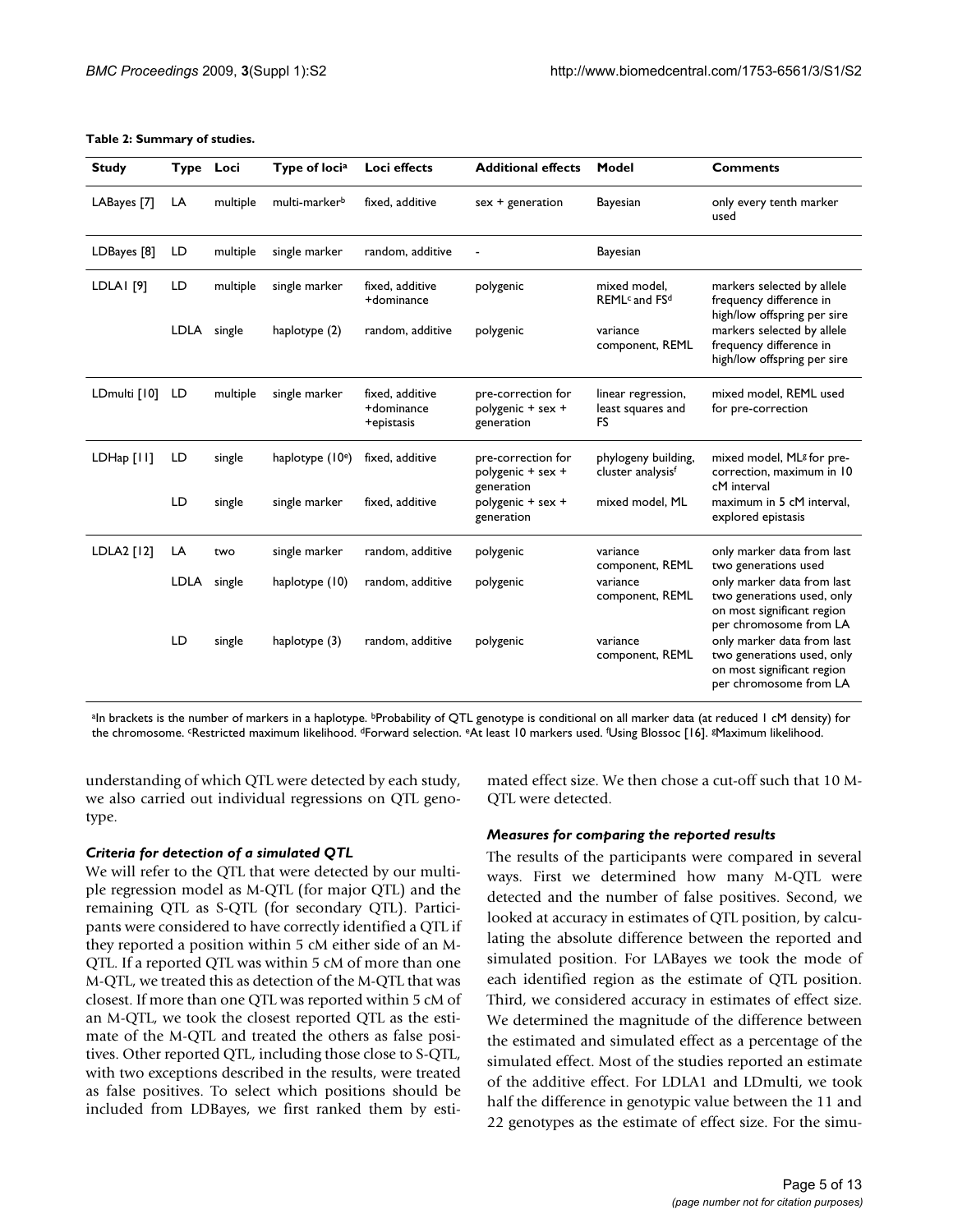#### **Table 3: Threshold criteria used in the studies and description of epistatic analyses.**

| <b>Study</b>      | Threshold<br>criteria                               | P-value                          | <b>Comments</b>                                                                                                                                                                                                                                                                                                                                                                                                                                                                                                                                   |
|-------------------|-----------------------------------------------------|----------------------------------|---------------------------------------------------------------------------------------------------------------------------------------------------------------------------------------------------------------------------------------------------------------------------------------------------------------------------------------------------------------------------------------------------------------------------------------------------------------------------------------------------------------------------------------------------|
| <b>LABayes</b>    | $2 \times \ln(Bayes factor) \geq 3$                 | 0.08                             | We equated 2× In(Bayes factor) with a likelihood<br>ratio test statistic with one degree of freedom [17]<br>and calculated the p-value with a $\chi^2$ approximation.<br>This method compared models with an increasing number of QTL,<br>for each chromosome, therefore far fewer tests were<br>necessary than for the other studies.                                                                                                                                                                                                            |
| <b>LDBayes</b>    |                                                     |                                  | No significance tests were performed.                                                                                                                                                                                                                                                                                                                                                                                                                                                                                                             |
| LDLAI             | LD: F > 4a                                          | 0.007                            | Tests were only performed on markers that had<br>a significant difference in allele frequency<br>between high/low offspring from each sire at $p < 0.0016$ .                                                                                                                                                                                                                                                                                                                                                                                      |
|                   | LDLA: $LRT^b$ > 12.8                                | 0.0003c                          | Tests were only performed on markers that had<br>a significant difference in allele frequency<br>between high/low offspring from each sire<br>at $p < 0.0016$ .                                                                                                                                                                                                                                                                                                                                                                                   |
| LDmulti           |                                                     | $8 \times 10^{-6}$               | An epistatic analysis was performed.<br>An epistatic model was tested against two-locus<br>marginal model ( $p < 8 \times 10^{-6}$ )<br>for pairs of markers significant alone,<br>against one locus model $(p <   \times 10^{-7})$<br>for one significant and one non-significant marker,<br>and null model for pairs of non-significant markers<br>$(p < 3 \times 10^{-9})$ .<br>In last two cases, epistatic model was then tested<br>against two-locus marginal model at<br>$p < 2 \times 10^{-5}$ and $p < 5 \times 10^{-7}$ , respectively. |
| LDHap             | haplotype: $HQd \ge 15$<br>single marker: LRT >32.8 | $2 \times 10^{-9e}$<br>$10^{-8}$ | An epistatic analysis was performed<br>using single marker association on pre-corrected data.<br>For each I cM interval the marker in highest<br>average LD with the others in the same interval was found.<br>Each type of epistatic interaction<br>(e.g. additive by dominance) was then tested<br>for pairs of these markers at $p < 10^{-3}$ .<br>When these were significant epistasis was tested<br>for all pairs of markers in the two intervals at<br>$p < 10^{-6}$ and pairs within 10 cM of each other were excluded.                   |
| LDLA <sub>2</sub> | LRT > 6                                             | 0.014c                           |                                                                                                                                                                                                                                                                                                                                                                                                                                                                                                                                                   |

<sup>a</sup>Lowest F-to-enter value reported. <sup>b</sup>Likelihood ratio test statistic. <sup>c</sup>From a χ<sup>2</sup> approximation with one degree of freedom. <sup>d</sup>Hannan-Quinn criteria, which is similar to 2× ln(Bayes factor). <sup>e</sup>From regression of *p*-values obtained by permutation test (10<sup>8</sup> replicates) for chromosome 1 with raw data against HQ score (Ledur, pers. comm.).

lated effect, we used the average effect of allelic substitution calculated from the data. As an equivalent measure of error for LDLA2, we calculated the magnitude of  $100 \times (\sqrt{V_{est}/V_{sim}} - 1)$ , where  $V_{est}$  is the estimated genetic variance explained by the QTL and  $V_{sim}$  is the simulated genetic variance. We also looked at tendencies for bias in reported effects. For QTL detection, position and effect accuracy, we evaluated potential relationships with simulated QTL effect, percentage of phenotypic variance explained by the QTL and minor allele frequency (MAF).

## **Results**

#### *Power of QTL detection*

15 of the 50 simulated QTL were significant in our multiple regression on known genotypes and therefore were potentially detectable using a stringent genome-wide significance threshold (Table 4). These were the QTL with the 14 largest simulated effects and the 16<sup>th</sup> largest simulated effect. All except the last were also significant in individual regressions.

Eleven M-QTL were found in LDHap (Table 4). Ten M-QTL were found in LABayes and by design, in LDBayes,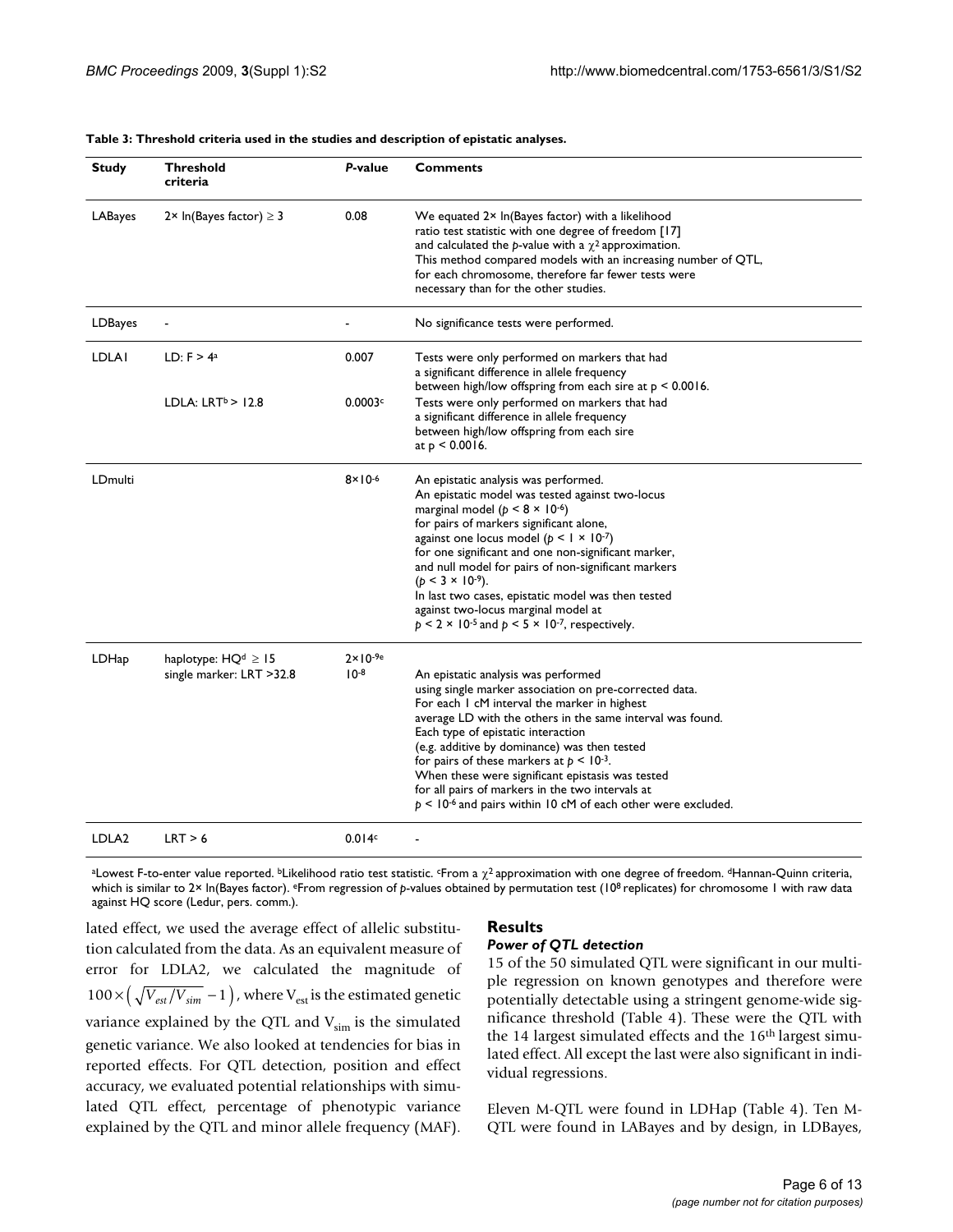|                      |                  |      |                |      |                                          | <b>Estimated QTL</b> |                                 |                |      |                |      |              |      |                   |      |                |      |      |
|----------------------|------------------|------|----------------|------|------------------------------------------|----------------------|---------------------------------|----------------|------|----------------|------|--------------|------|-------------------|------|----------------|------|------|
| <b>Simulated QTL</b> |                  |      |                |      | <b>MRf</b><br><b>LABayes<sup>g</sup></b> |                      | <b>LDLAI</b><br><b>LDBayesi</b> |                |      | <b>LDMulti</b> |      | <b>LDHap</b> |      | LDLA <sub>2</sub> |      |                |      |      |
| QTL                  | Chr <sub>a</sub> | Locb | e <sub>c</sub> | pd   | Vge                                      | e                    | Loc                             | e <sup>h</sup> | Loc  | e <sup>h</sup> | Loc  | $e^{k}$      | Loc  | $e^{k}$           | Loc  | e <sup>h</sup> | Loc  | Vg   |
| ΜI                   |                  | 20.0 | 0.62           | 0.28 | 11.8                                     | 0.61                 | 21                              | 0.55           | 19.5 | 0.66           | 23.2 | L.           | 19.6 | 0.31              | 20.0 | 0.71           | 19.5 | 0.12 |
| M <sub>2</sub>       |                  | 40.0 | 0.56           | 0.07 | 3.1                                      | 0.62                 | 41                              | 0.67           | 39.3 | 0.59           | 41.5 | 0.41         | 40.2 | 0.12              | 40.2 | 0.78           |      |      |
| M <sub>3</sub>       |                  | 77.2 | 0.37           | 0.29 | 4.4                                      | 0.42                 | 76                              | 0.30           | 77.7 | 0.48           |      |              | 77.8 | 0.23              | 77.8 | 0.40           | 76.6 | 0.04 |
| M4                   | 2                | 27.4 | 0.35           | 0.44 | 4.7                                      | 0.44                 |                                 |                | 24.9 | 0.43           |      |              | 27.0 | 0.22              | 26.7 | 0.43           | 26.0 | 0.12 |
| M <sub>5</sub>       | 2                | 30.0 | 0.33           | 0.21 | 2.8                                      | 0.25                 | 29                              | 0.58           |      |                | 32.6 | 0.22         |      |                   |      |                |      |      |
| M6                   | 2                | 48.6 | 0.37           | 0.40 | 5.1                                      | 0.39                 | 50                              | 0.46           | 48.2 | 0.42           | 48.3 | 0.29         | 48.3 | 0.18              | 48.7 | 0.45           | 53.2 | 0.10 |
| M <sub>7</sub>       | 2                | 74.9 | 0.50           | 0.18 | 5.5                                      | 0.46                 |                                 |                |      |                |      |              |      |                   |      |                |      |      |
| M8                   | 3                | 14.9 | 0.30           | 0.40 | 3.3                                      | 0.27                 |                                 |                |      |                |      |              | 13.3 | 0.16              | 13.3 | 0.35           | 11.9 | 0.07 |
| M9                   | 3                | 60.0 | 0.68           | 0.07 | 4.4                                      | 0.70                 |                                 |                |      |                |      |              |      |                   | 60.1 | ᆡ              |      |      |
| M10                  | 4                | 3.2  | 0.61           | 0.39 | 13.6                                     | 0.64                 | 4                               | 0.78           | 3.4  | 0.55           | 3.3  | 0.49         | 3.3  | 0.33              | 3.2  | 0.59           | 3.1  | 0.49 |
| <b>MII</b>           | 4                | 36.9 | 0.34           | 0.24 | 3.2                                      | 0.37                 |                                 |                | 36.3 | 0.40           |      |              |      |                   |      |                |      |      |
| M12                  | 4                | 76.I | 0.58           | 0.41 | 12.5                                     | 0.57                 | 77                              | 0.50           | 76.5 | 0.52           | 76.5 | 0.50         | 76.5 | 0.24              | 76.5 | 0.55           |      |      |
| M <sub>13</sub>      | 4                | 96.5 | 0.29           | 0.19 | 2.0                                      | 0.39                 | 98                              | 0.41           | 99.2 | 0.4            | 96.5 | 0.32         |      |                   | 95.2 | 니              |      |      |
| M14                  | 5                | 5.1  | 0.18           | 0.21 | 0.8                                      | 0.25                 | $\mathbf{2}$                    | 0.35           |      |                |      |              |      |                   |      |                |      |      |
| M <sub>15</sub>      | 5                | 93.5 | 0.75           | 0.26 | 16.8                                     | 0.75                 | 95                              | 0.72           | 95.5 | 0.6            |      |              | 93.5 | 0.36              | 93.5 | 0.63           | 93.9 | 0.18 |

**Table 4: Comparison of M-QTL and reported QTL.**

aChromosome. <sup>b</sup>Location. <sup>c</sup>Average effect of allelic substitution (absolute value). <sup>d</sup>Minor allele frequency. <sup>e</sup>Percentage of genetic variance explained by the QTL. Multiple regression on known QTL genotypes. 8One QTL was falsely identified at 10 cM on chromosome 4. ʰReported estimate of the additive effect. i Only the positions with the 16 largest effect estimates were included. Five QTL were falsely identified at 52.6 cM on chromosome I, 65.4 cM on chromosome 3, and 3.0, 3.7 and 75.8 cM on chromosome 4. Two QTL were falsely identified at 3.1 and 4.8 cM on chromosome 4.<br><sup>k</sup>Half the difference between the estimated genotypic value of the 22 and 11 genotyp kHalf the difference between the estimated genotypic value of the 22 and 11 genotypes. 'Not estimated.

and nine were reported in LDmulti. The studies with the lowest power were LDLA1 and LDLA2, the two with restricted analyses, in both of which only seven QTL were identified. Furthermore, for one of the cases in LDLA2, the M-QTL (M6) was outside the confidence interval for the estimated position.

## *Type I error rate*

There were no false positives reported in LDLA2, or in the marginal effects reported in LDmulti and LDHap. One false positive was found in LABayes (Table 4). A second region reported in this study (91–99 cM on chromosome 2) was not treated as a false positive because it contained three minor QTL, whose combined effect was significant in our multiple regression model. Two false positives were given in LDLA1. For the cut-off that we applied, there were five false positives for LDBayes. LDBayes also reported a QTL at 94.9 cM on chromosome 2, which, for consistency with our treatment of LABayes, we did not consider a false positive.

## *Key features of discovered QTL*

We looked for trends in which QTL were detected. Figure 2 shows the M-QTL, ordered by simulated effect size and minor allele frequency that were found by each study. The QTL found in LDLA2 were those with highest minor allele frequency (MAF) for a given chromosome in the last two generations. In LDmulti and LDHap, the same QTL plus two more (M2, M12) were detected. M2 and M12 had large simulated effects and were the next most significant M-QTL in individual regressions. An additional two QTL were found in LDHap than in LDmulti (M9, M13). M9 and M13 were the most significant of the remaining M-QTL in individual regressions. M9 had the second highest simulated effect of all the QTL but the lowest MAF and was only identified in LDHap. Hence, in LDmulti and LDHap, power to detect QTL appears to have been mostly limited by effect size.

The QTL identified in LDLA1 show no obvious relationship with MAF, and QTL with both large and small effects were missed (Figure 2). In particular, the two QTL with the largest simulated effects (M9, M15) were not found. In LABayes the same QTL were found as in LDLA1 plus three more (M3, M14, M15). M3 and M15 were found in all the studies except LDLA1. M14 had the lowest simulated effect of the M-QTL and was only detected in LABayes. Eight of the QTL reported in LABayes were also found by LDHap. There were nine QTL found in common between LDBayes and LDHap. LDBayes estimated the position of the first QTL on chromosome 1 closer to M4 than the nearby M5, whereas the estimated location in LABayes was closest to M5. In LDBayes, M11 was also identified, which was not found in any of the other studies.

M7 was not detected in any of the studies. In none of the studies were the two closely linked QTL, M4 and M5, distinguished.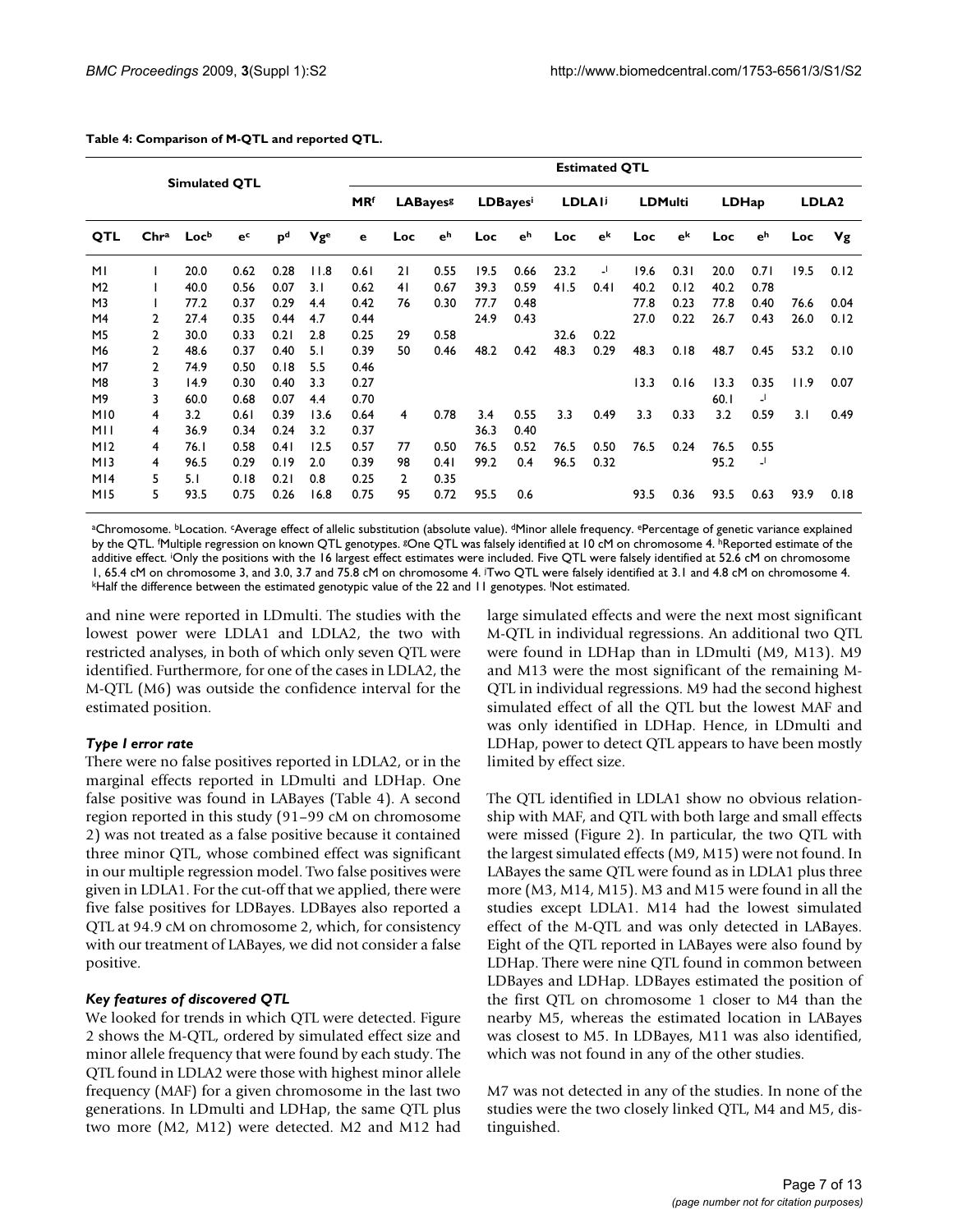

**QTL detected by each study**. In (A)-(F) the M-QTL identified, and not found, by each study are shown, in relation to the simulated average effect of allelic substitution and minor allele frequency.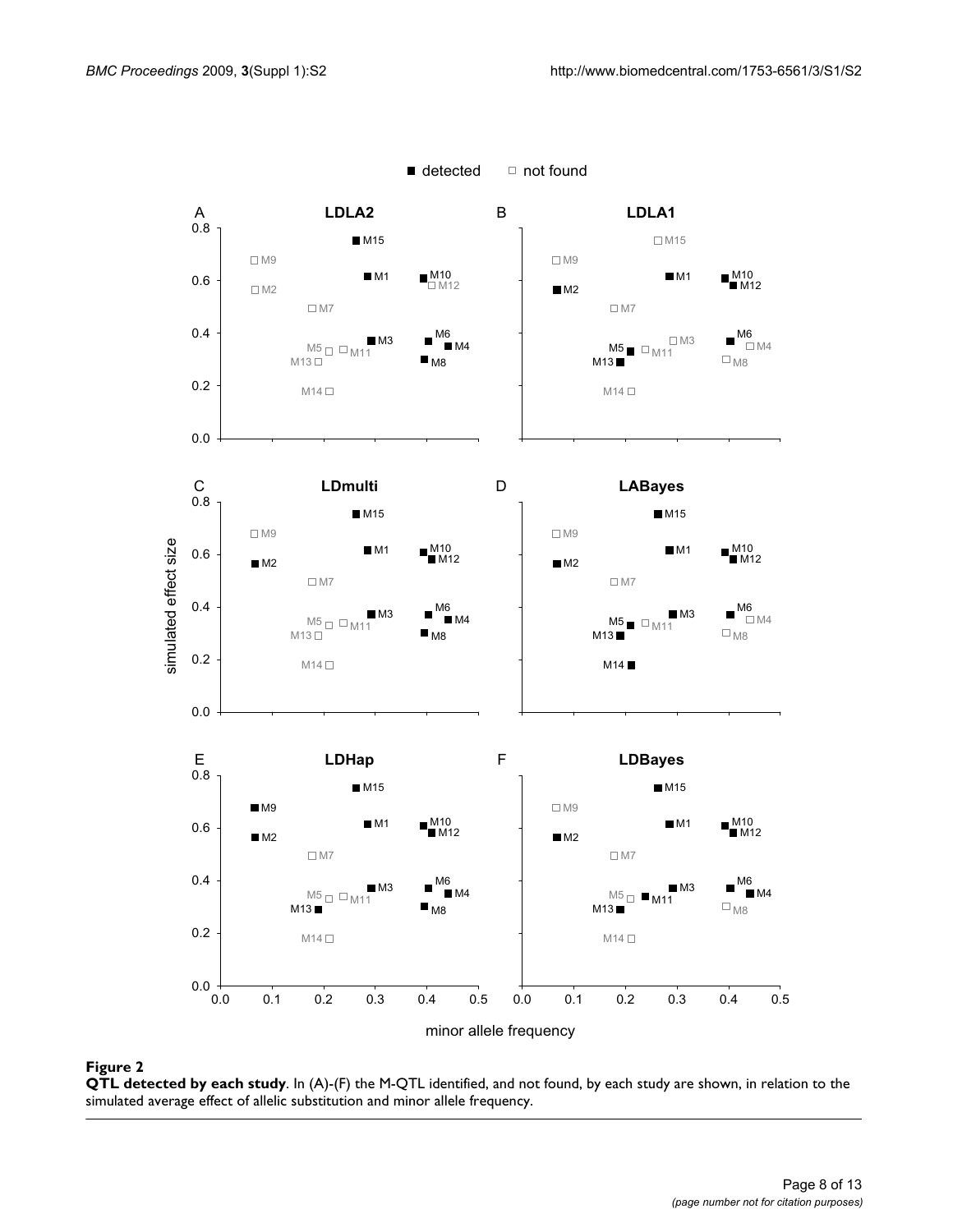## *Accuracy of reported QTL locations*

The accuracy in estimates of QTL location was mostly very high (Figure 3). Location estimates in LDmulti and LDHap were most accurate, with the majority of their estimates within 1 cM, and none more than 2 cM, from the correct position. Some of the location estimates in LDBayes, LDLA1 and LDLA2 were very accurate but others were less so. Nearly all the positions reported in LABayes were at least 1 cM from the simulated location, which might be expected as a reduced density of the markers were used. In LDmulti and LDHap, the accuracy of estimated locations increased with the size of the simulated effect.

#### *Accuracy of reported QTL effects*

Whilst all the studies had good estimates of QTL location for at least some of the M-QTL, there were bigger differences between studies in how well they estimated QTL effects. The most accurate estimates of effect size were in LDLA1, LDHap and LDBayes, which were generally within 30% of the simulated values (Figure 4). They were of comparable accuracy to estimates from our multiple regression for small effect sizes, but slightly less accurate for larger effects.

Effect estimates from LABayes and LDLA2 showed most variation in accuracy. In LABayes, accuracy increased with effect size. Surprisingly, estimates in LDLA2 decreased in accuracy with rising MAF. The overall least accurate estimates of effect size were from LDmulti; they were mostly 40–60% from the actual value.

#### *Bias in reported QTL effects*

In Figure 4, symbols indicate which QTL effects were overestimated and which were underestimated. All the studies showed some indication of bias in effect estimates. In LDmulti, all the QTL effects were underestimated. All but one of the effects were also underestimated in LDLA1. In LDHap and LDBayes (results not shown), QTL effects were overestimated for reported QTL when the variance explained by the QTL was low and underestimated for QTL when the explained variance was high, and there was a similar tendency in LABayes (results not shown). In LDLA2, effects were underestimated for QTL with low MAFs and overestimated for reported QTL with high MAFs. There were no similar signs of any bias in the estimates of effect size from our multiple regression model.

## *Epistatic QTL analyses*

Searches for epistatic QTL were included in LDmulti and LDHap. A brief summary of the methods used in given in Table 3. Two epistatic pairs were reported in LDmulti and seven in LDHap. No epistasis was simulated in the dataset.

#### **Discussion**

The aim of distributing a common dataset was not to provide an in-depth comparison of alternative methods for QTL analysis, but rather to see how much the results overlapped when different groups performed an exhaustive analysis of a single dataset. Regardless, it is possible to observe marked differences in the power and accuracy of the analyses performed. The results from LDHap were best overall in this dataset. This study had the highest power for a controlled Type 1 error, detected all the M-QTL with the largest effects and had among the best location and effect size estimates. LABayes and LDBayes had the second highest power for QTL detection. However, LDBayes had the highest number of false positives. We reduced the number of putative QTL to include from LDBayes, based simply on effect size, but further work on the reliability of the effects found is needed before this method can be usefully applied in fine-mapping. Despite this, the selected effect size estimates from LDBayes were comparably accurate to those from LDHap and some estimates of QTL location were very accurate, although others were not. LABayes had accurate estimates of large QTL effects but the estimates were much less accurate for small effects. The estimates of QTL location were generally slightly worse than in LDHap and LDBayes, which was probably because only information from every tenth marker was included. The QTL found in LDHap, LABayes and LDBayes were partially complimentary, together accounting for 14 of the 15 M-QTL.

LDHap and LABayes both used information from several markers in detecting QTL, suggesting that such multimarker methods may have higher power to find QTL. However, the results could also be due to specifics of Blossoc and this Bayesian approach. The key gain of the Blossoc method over the other approaches was detection of the QTL at 60 cM on chromosome 3 (M9), which had the second largest simulated effect. Interestingly, this QTL was also reported in LABayes, but it was only found when a lower marker density was used.

LDLA1 had similar accuracy in estimates of QTL effects as LDHap and LDBayes, although fewer QTL were detected. All three studies used single markers as a surrogate for QTL genotype to estimate QTL effects, suggesting that this information is sufficient once QTL have been located. Surprisingly, estimates from the single locus model (LDHap) were as accurate as estimates from the multiple loci models. This may be because a polygenic effect was simultaneously estimated in the single locus model. In our individual regressions on QTL genotype, the estimated effects were mostly less accurate than the estimates from our multiple regression and nearly all overestimated the simulated effect. A multiple locus model can, however, resolve the effect of one QTL from several linked posi-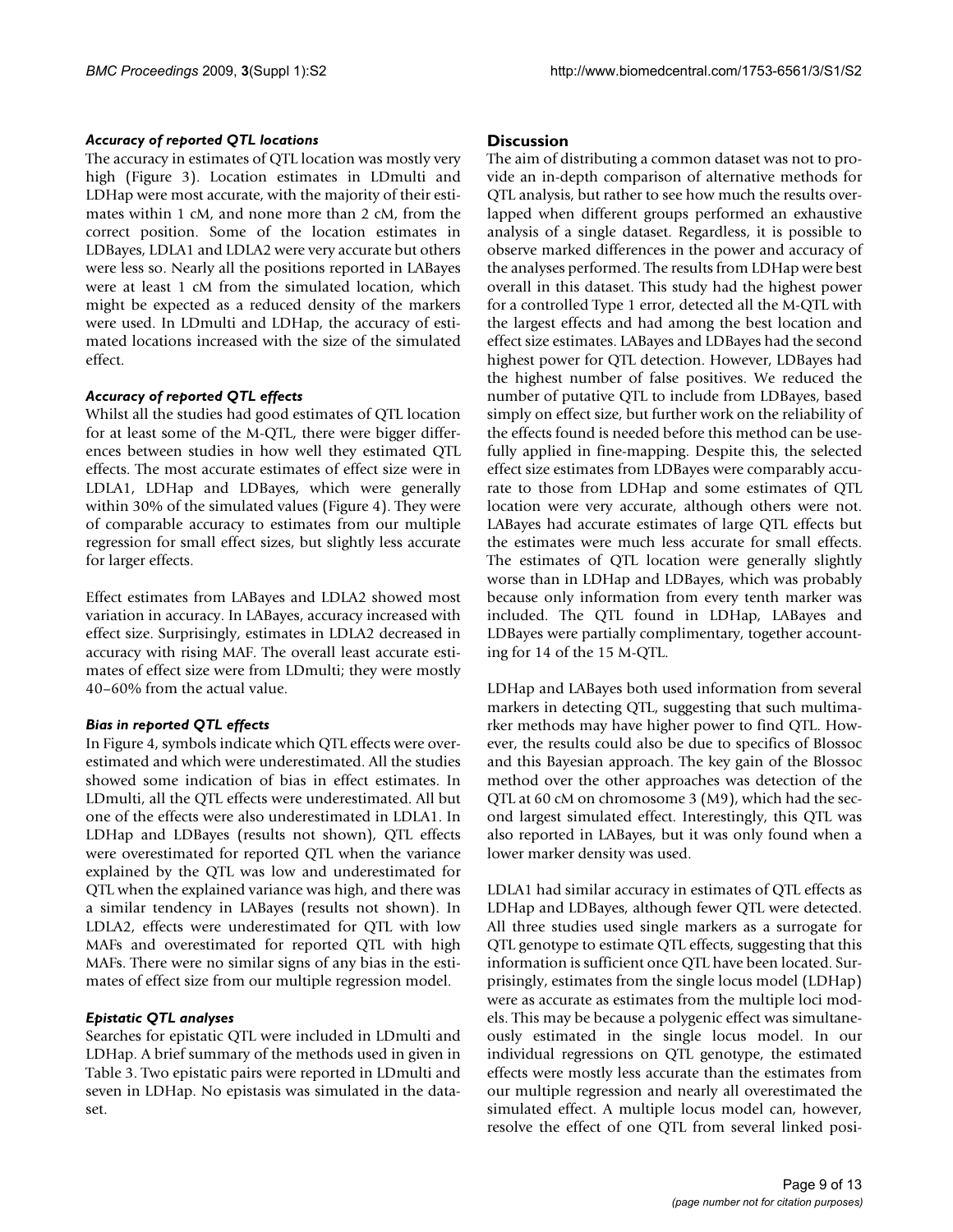

**Accuracy in estimates of QTL location**. In (A)-(F) the absolute difference between the estimated and simulated position for the M-QTL that were detected, is shown in relation to the simulated average effect of allelic substitution, for each study. Lines represent significant relationships (*p* < 0.05 in least squares linear regression) and regression equations and R2 values are given. *P*-values were: (A) 0.12, (B) 0.7, (C) 0.046, (D) 0.07, (E) 0.005, (F) 0.5.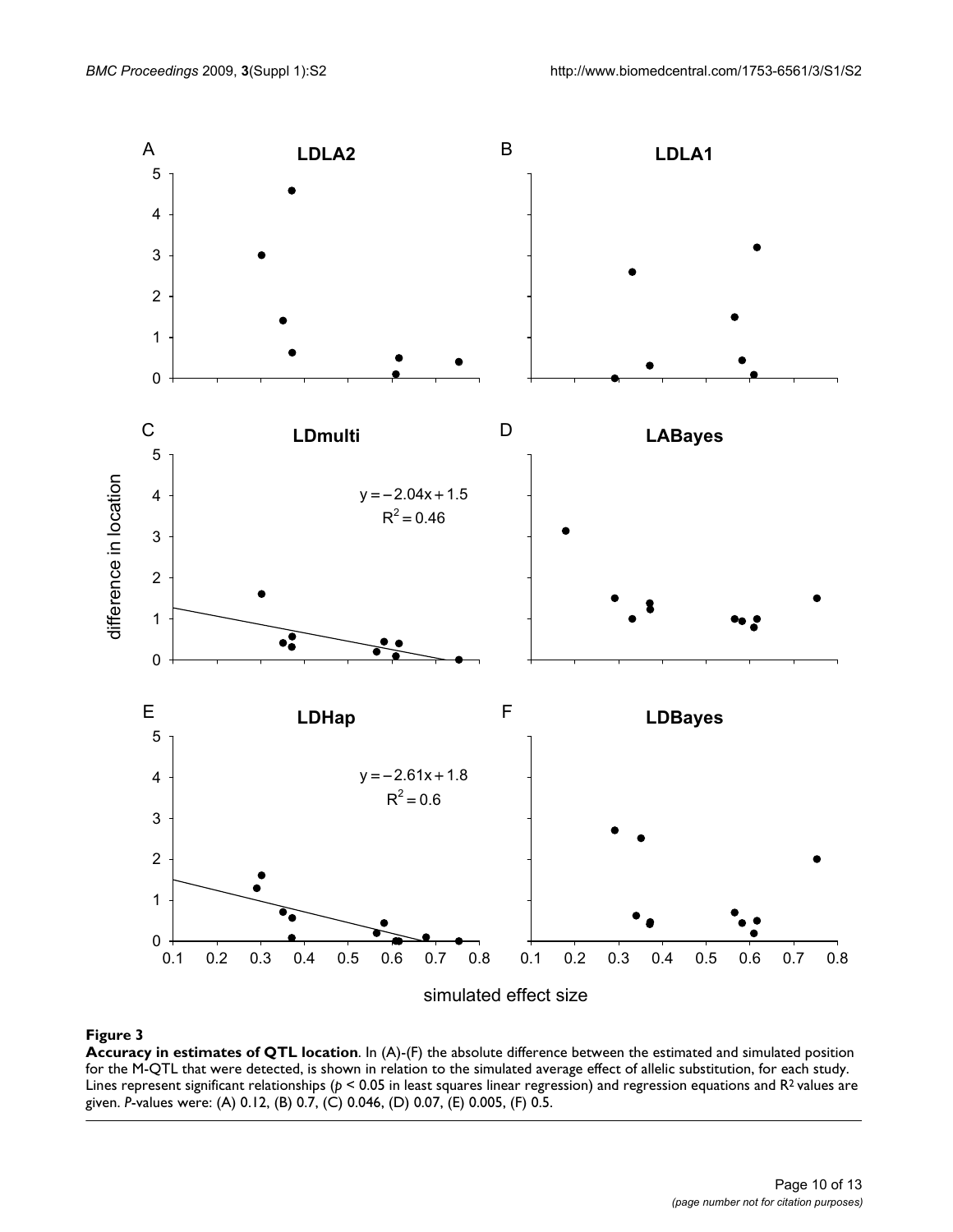

**Accuracy and bias in estimates of QTL effects**. In (A), a function of the square root of the estimated genetic variance of the QTL divided by the simulated genetic variance is shown. In (B)-(G), the difference between the estimated and simulated effect (average effect of allelic substitution) as a percentage of the simulated effect is shown. Potential relationships between the degree of inaccuracy and the simulated effect, minor allele frequency and percentage phenotypic variance explained by the QTL were tested by least squares linear regression for each study and the one with the lowest *p*-value (not dependent on outliers) is illustrated in (A)-(F). In (A), a relationship with the square of minor allele frequency and a zero intercept was fitted. Lines show significant relationships (*p* < 0.05) and regression equations and R2 values are given. Symbols indicate which values were overestimated and which were underestimated. (G) shows the comparable relationship with simulated effect for our multiple regression model. *P*-values were: (A) 0.003, (B) 0.6, (C) 0.3, (D) 0.006, (E) 0.15, (F) 0.07, (G) 0.0005.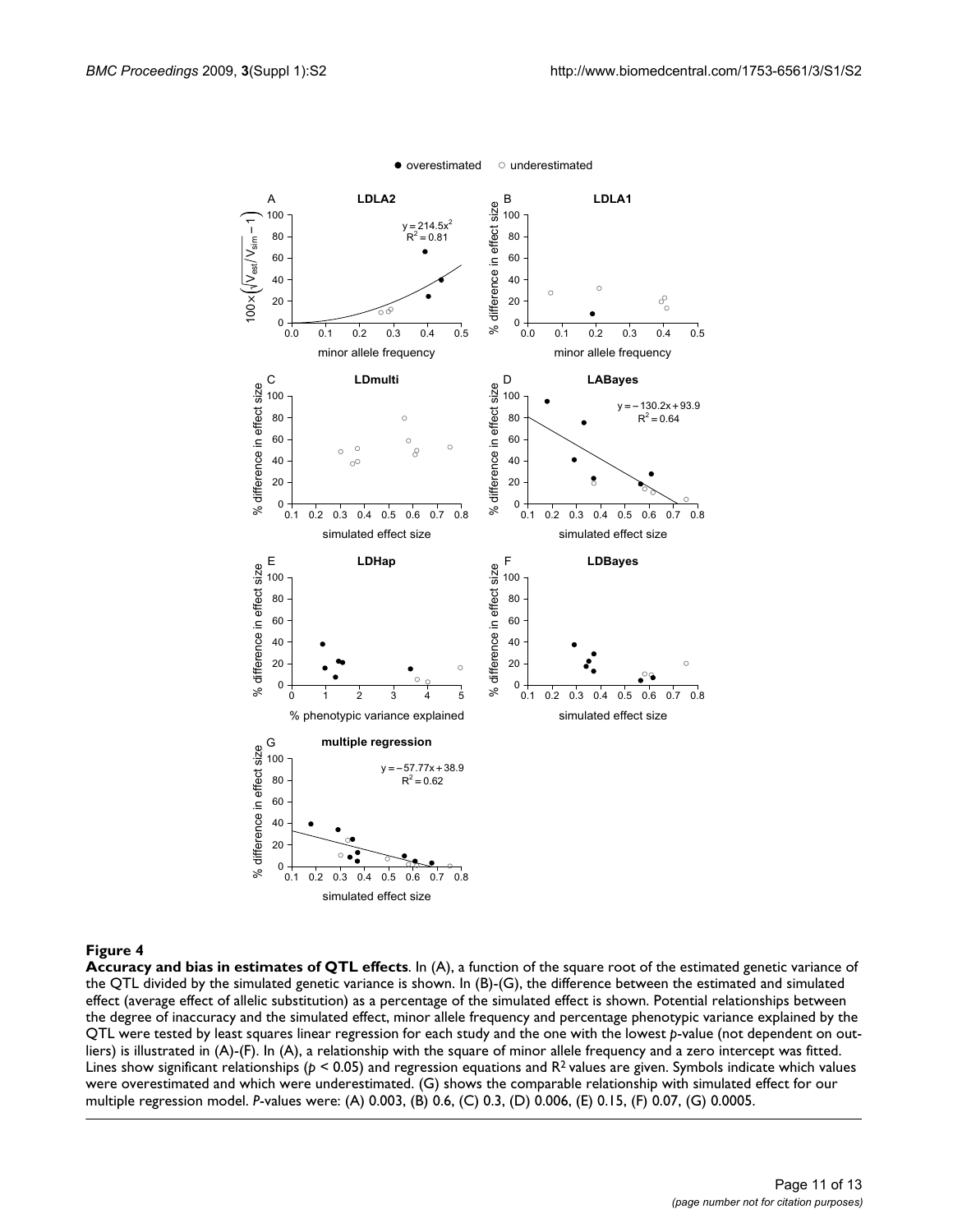tions. In LDHap, the number of potential QTL was reduced by, arbitrarily, selecting the most significant effect within a 5 cM interval. A single marker analysis was also reported in LDmulti, in which 108 individual markers were significant, but only 9 remained significant in the final multiple regression.

The power of QTL detection was reasonable in LDmulti and estimates of location were accurate. But this study had the least accurate estimates of QTL effects and they were consistently underestimated. Unlike in LDHap and LDLA1, effects were estimated after phenotypes had been pre-corrected for a polygenic effect and this seems to explain the difference. In LDLA1, the estimated variance of the polygenic effect was substantially lower in the final multiple regression model than in the model with no QTL and in LABayes, fitting a polygenic effect as well as multiple QTL gave an estimated polygenic variance close to zero. Both suggest that pre-correcting for the polygenic effect may remove a large part of the variance that could be explained by the QTL. It is recommended that QTL effects estimated by the method in LDmulti, are re-estimated simultaneously with a polygenic effect using the raw data [15]. The impact of pre-correction and its relationship to fitting single and multiple loci should be evaluated in more detail.

LDLA1 and LDLA2, with restricted analyses, had the lowest power. More interesting, however, was which QTL they detected. In both, the aim was described as finding the most important QTL with reduced effort. In actuality, the QTL identified in LDLA1 appeared to be a random sample of the QTL; the QTL with the two largest effects were not detected but several with small effects were. The QTL reported in LDLA2 were those with the highest MAF and several with large effects were missed. In LDLA1 the problem was that for some of the QTL, no nearby markers were selected in the initial screening procedure. The large reduction in marker density also meant that some of the location estimates were poor. In LDLA2 an important limitation was only allowing for two QTL per chromosome. Additionally, only marker data from the last two generations was used and this may explain why some of the location and effect estimates were less accurate in this study. Unfortunately, because of the restrictions imposed in LDLA1 and LDLA2, neither provides a good basis for evaluating LDLA compared to a pure LD or LA analysis.

Aside from LDBayes, the studies had a similar Type I error rate. However, there appeared to be considerable differences in stringency between the approaches. The highest thresholds were applied in LDmulti and LDHap. In LDmulti a Bonferroni correction was used and thresholds corresponding to even lower *p*-values were used in LDHap. It is plausible that more QTL could have been

detected in these studies, without an increase in Type 1 error, if lower thresholds had been chosen. It would have been interesting to compare the power and false positive rate of the different analyses with changing thresholds, to see how much of the apparent differences between the methods were a consequence of the threshold choice. Unfortunately, none of the studies gave details of estimates that were judged non-significant. For similar projects in the future, it would be useful to ask participants to provide a list of their top-rated results, irrespective of significance, so that the effect of different thresholds could be investigated. Surprisingly, none of the studies reported permutation analyses to derive chromosome or genome-wide significance levels, although such empirically determined significance thresholds are well established in traditional QTL mapping.

Most studies did not report confidence intervals for estimates of QTL location or effect size. Hence, in assessing which QTL were detected by each study, we imposed a criterion that the estimated location must be within 5 cM of an M-QTL and this limited the amount of location inaccuracy. A preferable method would have been to determine whether a QTL lay within a confidence interval for a given estimate and how the confidence interval for the effect size compared to the simulated effect. This may have been particularly useful in separating estimates with very similar locations. It would also have been interesting to compare the size of the confidence intervals between studies as another means of evaluating the power of the different methods.

One of the aims of the exercise was to explore whether existing methods could distinguish the effects of closely linked loci. Two QTL were simulated at 27.4 and 30 cM on chromosome 2 (M4 and M5, respectively) and they were both detected in our multiple regression model. None of the studies (with the cut-off we applied to LDBayes) reported both these QTL. In LDHap, the minimum distance restriction prevented both from being found and in LABayes there was not enough resolution to separate them. A pair of close, but slightly further apart (6 cM) QTL was reported in LABayes but one of these was a false positive. The reason the two QTL were not detected in LDmulti is probably related to the significance threshold. Developing methods that fully utilise high-density marker maps to correctly identify closely linked QTL remains a future challenge.

Two studies (LDmulti and LDHap) investigated epistasis. All the inferred interactions were false positives. In both studies, tests were performed in two stages, with only the markers passing the first test being tested in the second stage. In LDmulti, the second-round threshold was Bonferroni corrected for the number of pairs passing the first